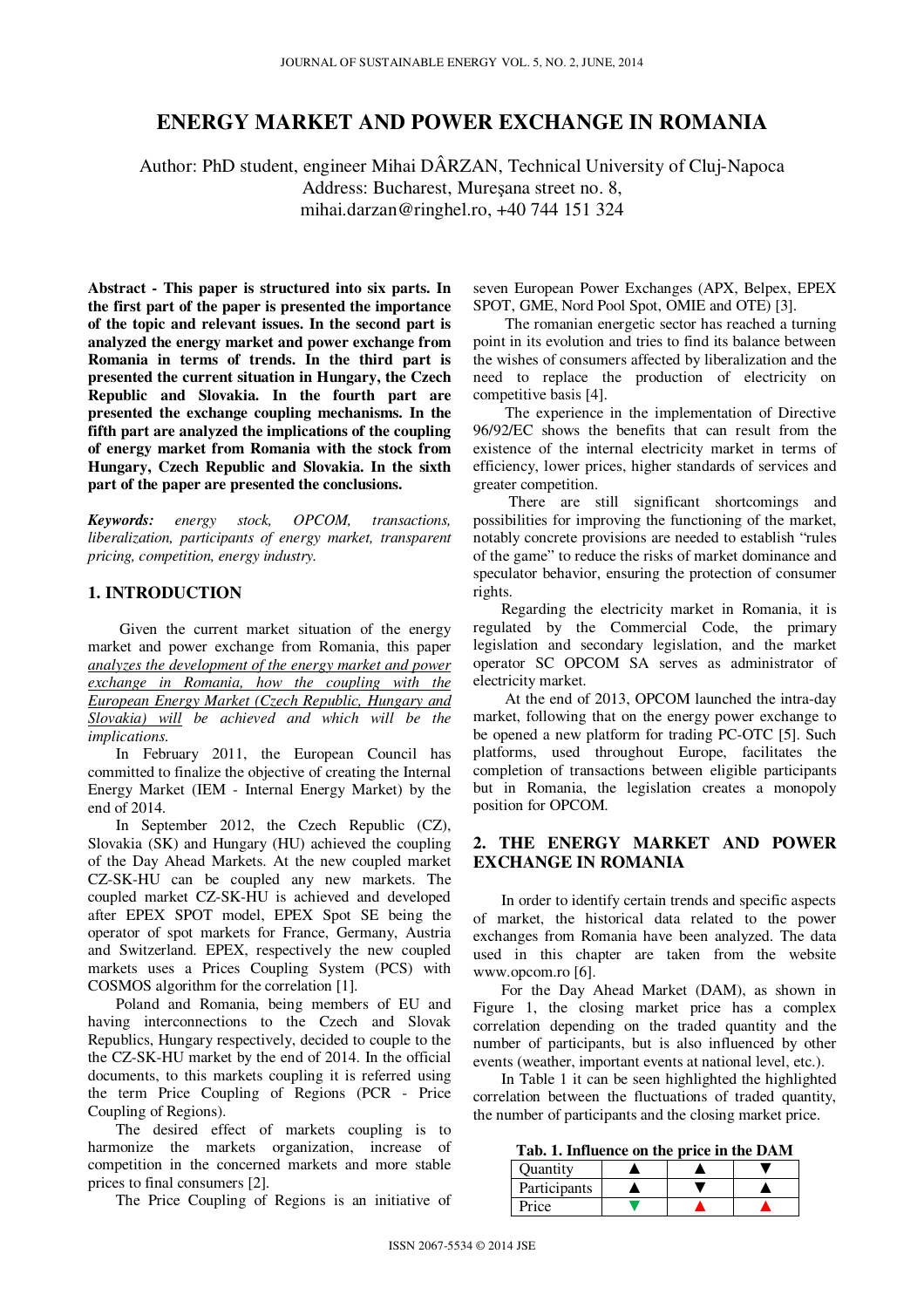As shown in the above table, to obtain the closing market price decrease, it is necessary to increase the number of participants in the power exchange and also increase trading volumes.



**Fig. 1. Annual variations in the DAM**

In Figure 2 are presented the annual variations related CMBC (Centralized Market of Bilateral Contracts), and in Table 2 is highlighted the correlation between trading volume, number of contracts and the power price.



**Fig. 2. Annual variations in CMBC**

| Participants | Ouantitv |  |  |
|--------------|----------|--|--|
|              |          |  |  |
|              | Price    |  |  |

As shown, in the CMBC, the price is in direct correlation with the number of signed contracts on CMBC.

In Figure 3 are presented the annual variations related to CMBC-CN (Centralized Market for Bilateral Contracts with Continuous Negotiation) and in Table 3 is shown the correlation between traded volume, number of contracts and the power price.



**Tab. 3. Influence within CMBC-CN on the price** 

| <b>Ouantity</b> |  |  |
|-----------------|--|--|
| Participants    |  |  |
| Price           |  |  |

As shown in the CMBC-CN, the price is in direct correlation with the traded volume and the number of contracts signed on CMBC-CN.

At price setting on CMBC and CMBC-CN there are a number of other factors such as: power demand on the retail market, domestic/internal power production, etc.

In Figure 4 are presented the annual variations related to CMGC (Centralized Market for Green Certificates) and in Table 4 is highlighted the correlation between the traded volume, number of participants and the green certificate price.



**Fig. 4. Annual variations in the CMGC**

**Tab. 4. Influence within the CMGC on the price**

| Quantity     |  |  |
|--------------|--|--|
| Participants |  |  |
| Price        |  |  |

As shown in the table above, to obtain the lower prices for green certificates, it is necessary to increase the number of participants in the power exchange and also increase the number of traded green certificates.

Other influences which must be taken into account in the energy market and power exchange from Romania are [7]:

- The launch of OTC platform by OPCOM in March 2014 in order to facilitate the energy trading, after the government banned in 2012 the trading outside OPCOM;
- Changes to intra-day market which includes the trading with up to 2 hours before delivery;
- Decrease of the cogeneration tariff from 01.01.2014 under the ANRE commitment, as a result of the agreement coupling with CZ-SK-HU markets;
- Future decreases of export tariffs as Romania is preparing to join the project for coupling with neighboring markets by the end of 2014;
- Are anticipated RES additional connections (Renewable Energy Sources) in national network, despite decreasing support for green power producers;
- The possibility of introducing by ANRE of injection tariffs in the network for the small units of production from renewable sources.

ACER (Agency for the Cooperation of Energy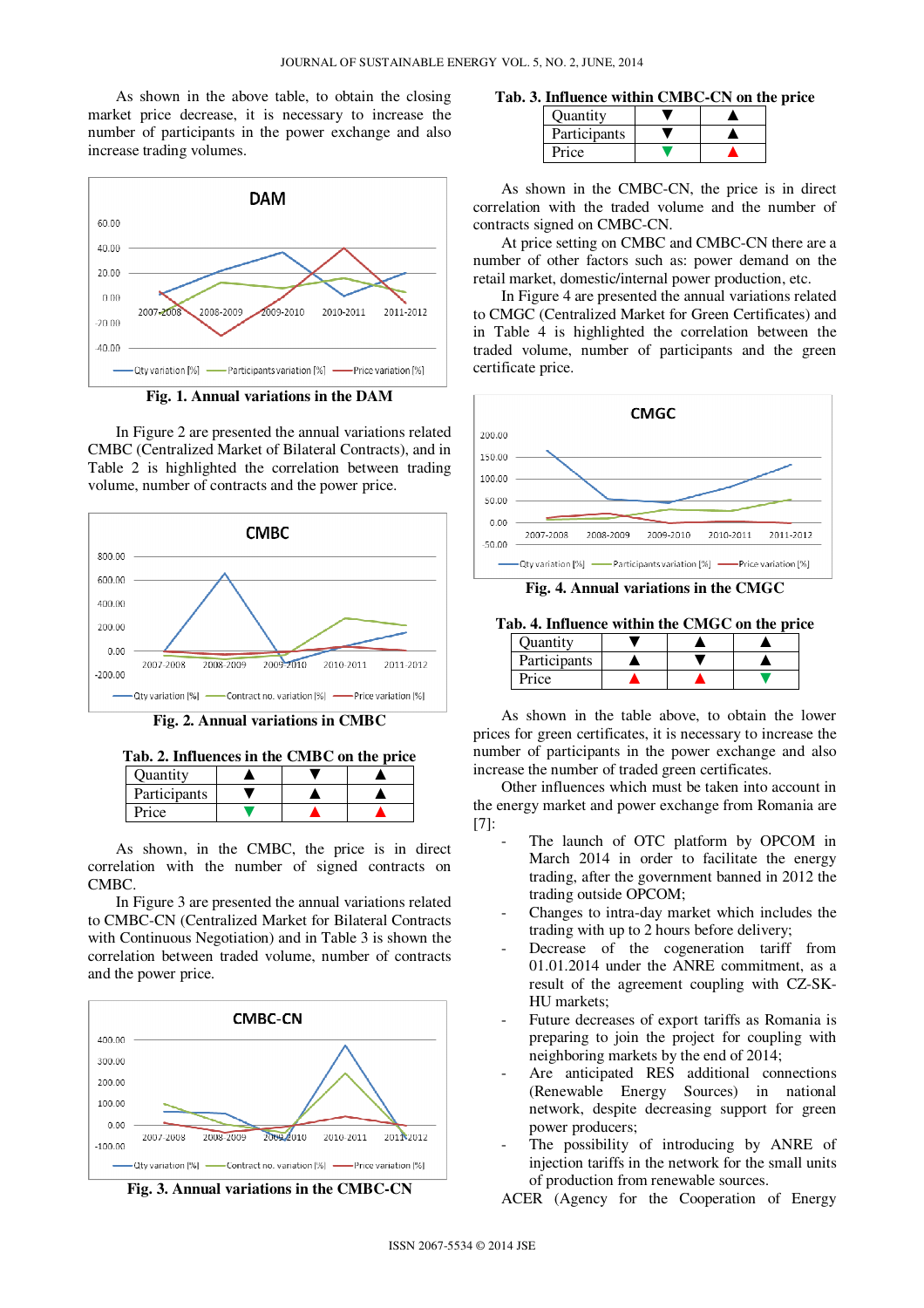Regulators), in the Markets Monitoring Report 2013 [8] highlights a number of important aspects of the energy market from Romania, as follows:

- The energy demand decreased with 2.7% in 2011-2012;
- The number of active electricity suppliers is decreasing;
- The change rate of power supplier by the consumers is constant as a result of application of regulated tariff for domestic consumers;
- Frequent legislative changes as a result of government intervention according to priorities and electoral cycle, creates uncertainty for power suppliers;
- Only five EU countries (including Romania) have regulated prices in all segments (domestic and industrial consumers);
- The entering in the market of a new power suppliers is very difficult or unattractive due to legislation (including licensing process).
- The main barrier for the retail market integration is the consumer behavior regarding to change of supplier, retail price regulation and legislative framework.

Although are made efforts to integrate the energy exchanges from Romania with the European energy exchanges, there is still major problems as it was described above.

The major trends are:

- The coupling of European markets for the next day with the replacement of the explicit auctions for cross-border capacity;
- Increasing price convergence between EU countries;
- Using only one platform for trading day-ahead and intra-day;
- The gradual renunciation of the regulated tariffs;
- The uniformization of the legislation at European level.

# **3. THE CURRENT SITUATION IN CZECH REPUBLIC, SLOVAKIA AND HUNGARY**

Compared to the Romania's situation, the energy markets and power exchanges from the CZ-SK-HU countries, looks as follows [8]:

- Hungary and the Czech Republic registered a decrease energy demand in 2011-2012 of 1.4% respectively 0.1%;
- The number of active power suppliers is growing in Hungary;
- The rate of changing the supplier by the consumer is increasing in the CZ-SK-HU;
- In Czech Republic there are no regulated tariffs and in Hungary and Slovakia there are only regulated tariffs for domestic consumers and SMEs.

As shown in Figure 5, the price convergence between Czech Republic, Hungary and Slovakia increased since September 2012, after being implemented market coupling [8,9,10].



In Figure 6 is shown DAM price evolution in Romania compared to Czech Republic, Hungary and Slovakia in the period 01.01.2012 - 31.03.2014 [11-14].



**Fig. 6. Price evolution on DAM – RO, CZ, HU, SK** 

In Figure 7, is shown the price deviation on DAM compared to the average RO-CZ-HU-SK during the period 01.01.2012 - 03.31.2014 [11-14].



**Fig. 7. The prices deviation on DAM compared to the average RO-CZ-HU-SK** 

In Figure 6 and 7 it is noted that in Hungary the prices are highest compared to other countries, even after coupling CZ-HU-SK, although there is a slight decrease which shows that between Hungary and other coupled countries there is not enough cross-border capacity.

The price in Romania is among the lowest prices of the four countries, which suggests a potential price increase after coupling with CZ-HU-SK.

In Slovakia there are the lowest price fluctuations amongst the four countries.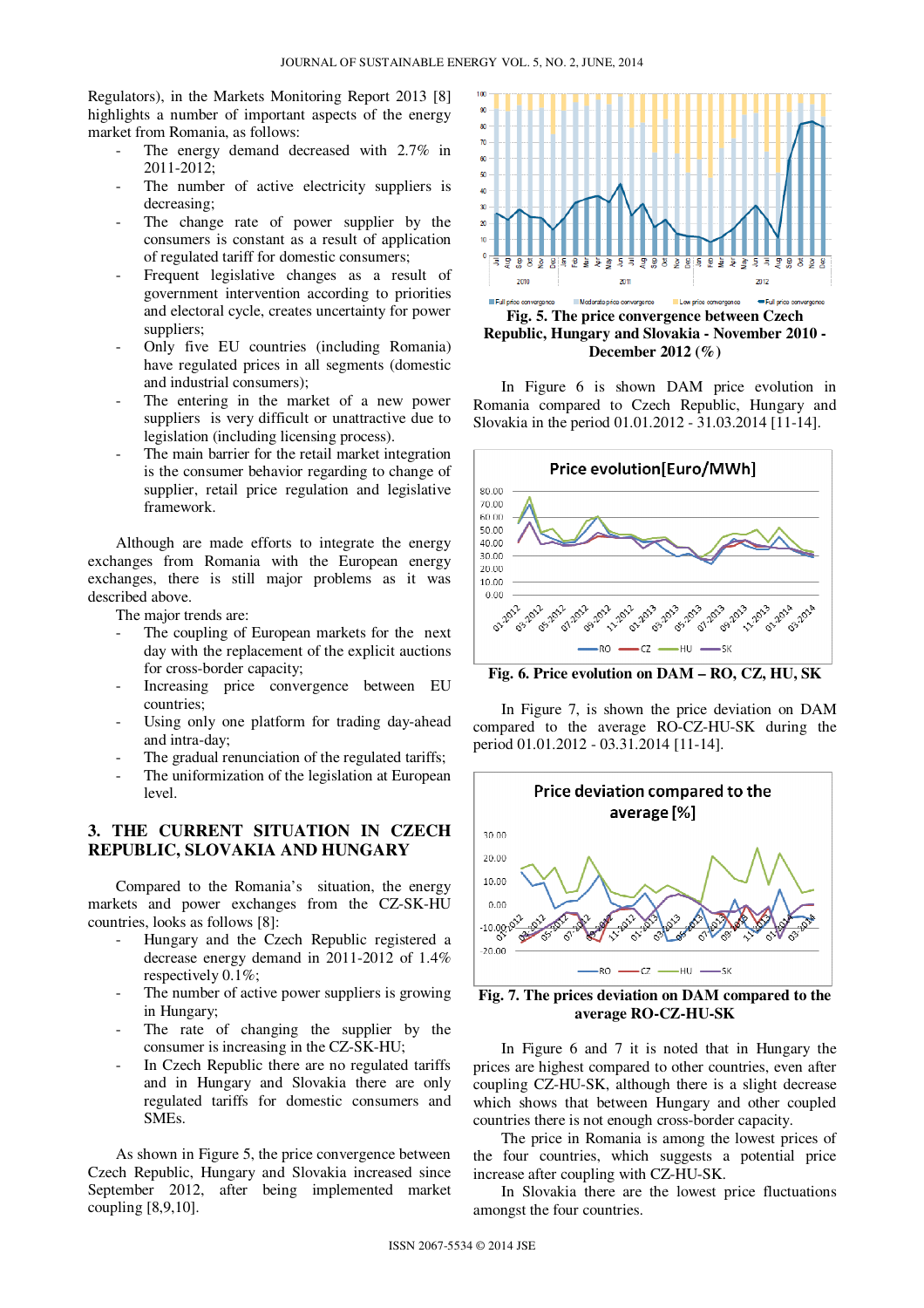## **4. POWER EXCHANGES COUPLING**

For calculating the daily results of markets coupling it is used the COSMOS algorithm. Market coupling is a mechanism both for correlating the power exchanges and for implicit allocation of cross-border capacity [15].

The market coupling optimizes the economical efficiency of the coupled markets. The correlation results of the offers is subject to capacity constraints calculated by the Transmission and System Operators (TSOs), which may limit transactions between coupled markets.

The coupling is based on the principle that the markets with the lowest price exports power to the markets with the highest price. If there is sufficient capacity between the two markets, the prices of the two markets are equalized (price convergence), otherwise prices can not be equalized and there will be price differences between them.

To illustrate the functioning of COSMOS algorithm, we take two cases:

a) Suppose that initially, the market price A is lower than market price B. Market A will export to market B such as, the market price A will increase and the market price B will decrease. If the ATC (Available Transfer Capacity) from market A to market B is large enough, a common price in the market can be achieved (PA  $* = PB *$ ). The first case is illustrated in Figure 8;



**Fig. 8. The coupling of two markets without congestion**

b) The second case, illustrated in Figure 9, happens when the ATC is not sufficient to ensure price harmonization between the two markets.



**Fig. 9**. **The coupling of two markets with congestion** 

The amount of electricity exchanged between the two countries is then equal to the ATC and the prices PA\* and PB\* are given by the intersection of the purchase and sale curves. Exported electricity is bought in the export area at a price of PA\* and is sold in the import area at a price of

PB\*. The difference between the two prices multiplied by the exchanged volume – i.e. the ATC – is called "congestion revenue", and is collected and used pursuant to article 6.6 of the Regulation (EC)  $N^{\circ}$  1228/2003 of the European Parliament and of the Council of 26 June 2003 on condition for access to the network for crossborder power exchanges [16].

In other words, the power circulates from the low price to high price area in order to balance the market price, having the constraint of cross-border capacity between the two zones, as shown in Figure 10 [17].



To implement a coupled market is necessary the cooperation of TSO - PXs and the Regulatory Authorities support.

The main characteristics of the coupled markets [17,18,21]:

- The market participants will be in contact only with Power Exchanges (PXs) to which they are registered as members;
- To participate in the coupled market it is not necessary to be registered on all PXs, but only on the local one;
- All PXs keep their current platform for transmitting the offers and provide the market outcomes in their current format;
- The daily auctions for cross-border capacity is abolished together with the launch of coupled market;
- The trading volumes are expected to grow, but in the same time the transactions become more transparent;
- Is scalable and it is based on three basic principles: a single algorithm, robust operations and individual responsibility.

## **5. COUPLING IMPLICATIONS OF RO-CZ-HU-SK**

The main implications of market coupling RO-CZ-HU-SK are as follow:

- Increase the price convergence for the power exchanges of those countries;
- Decreasing price for the power exchange that have high prices and rising price for the power exchange that have low prices;
- A new funding source for creation of new crossborder capacity, for the markets with congestion;
- Increasing of trading volumes and number of participants, fact which leads to a additional price decrease, as it can be seen in Table 1 and Figure 6 (the effect of markets coupling of CZ-HU-SK was an additional price decrease);